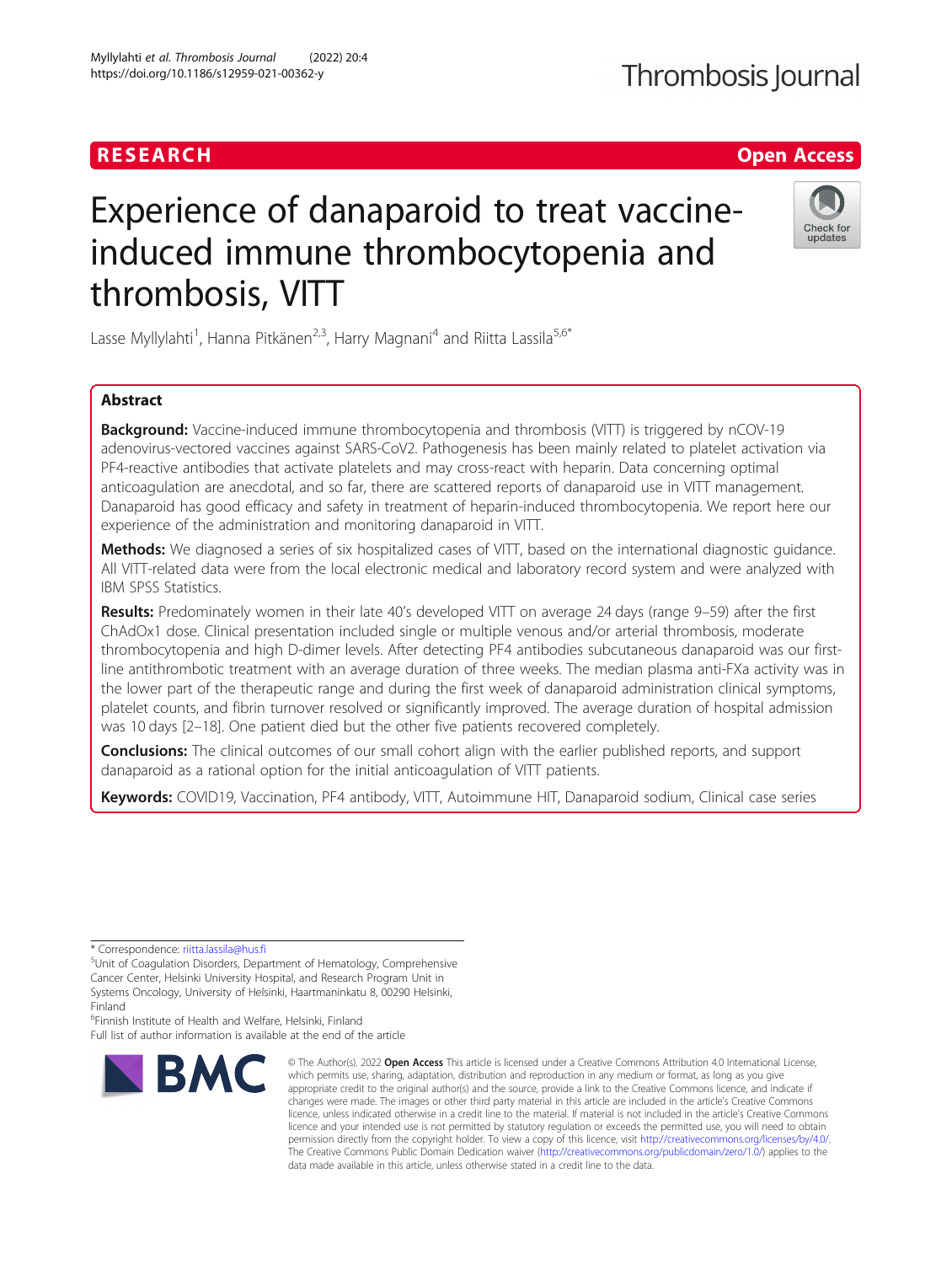# Introduction

Global outbreak of severe acute respiratory syndrome coronavirus 2 (SARS-CoV-2) infections emerged early in 2020. The vaccination program has been critical in control of the pandemic due to its robust efficacy and safety [[1](#page-6-0)–[4\]](#page-6-0). However, in March 2021, concerns arose over emerging reports of immune thrombotic syndromes after nCOV19 adenoviral vector vaccination [\[5,](#page-6-0) [6\]](#page-6-0). Some patients suffered combined thrombocytopenia and a clinical course of multiple and/or unusually sited thrombosis, including cerebral venous sinus (CVST) and splanchnic vein thrombosis, as well as arterial events [\[5](#page-6-0)–[7](#page-6-0)]. Most typical biomarkers included low platelet and high fibrin D-dimer levels and plateletactivating anti-PF4 antibodies (by ELISA method, rapid immunoassays are usually negative) without previous heparin exposure [\[7,](#page-6-0) [8](#page-6-0)]. Before the pandemic, anti-PF4 antibodies and thrombocytopenia were rare amongst patients suffering from CVST [[9](#page-6-0)]. Clinical presentation mimicked the condition previously reported as autoimmune or spontaneous heparin-induced thrombocytopenia (aHIT) [\[10\]](#page-7-0). The condition is now known as vaccine induced immune thrombocytopenia and thrombosis (VITT) [ 8] or thrombosis with thrombocytopenia syndrome (TTS) by WHO [[11](#page-7-0)].

Treatment options of VITT are based on the experience from other anti-heparin/PF4 antibody –related disorders of HIT and aHIT. Anticoagulation with preferably a non-heparin agent and administration of intravenous immune globulin (IVIG) are recommended to restrain the pathological platelet activation [\[8,](#page-6-0) [10](#page-7-0)]. The optimal anticoagulant for the initial administration is unclear, direct parenteral thrombin inhibitors, argatroban and bivalirudin, as well as danaparoid and fondaparinux are options, and the direct oral anticoagulants (DOACs) appear to be suitable, at least in the later course of the disease [[8,](#page-6-0) [10,](#page-7-0) [11](#page-7-0)].

Danaparoid sodium is a non-heparin glycosaminoglycan antithrombotic that inhibits thrombin generation. It has been successfully used for HIT and its alternative administration routes (intravenous and subcutaneous) provide practical options for both inpatient and outpatient administration [\[12\]](#page-7-0). Unlike other agents, danaparoid is capable to detach PF4 from the platelet surface and disrupt PF4 containing immune complexes [\[10](#page-7-0)]. Hence theoretically, danaparoid should have a direct influence on VITT pathogenesis beyond its anticoagulant action [\[10](#page-7-0), [13\]](#page-7-0). Our local guidance for initial anticoagulation during the acute treatment of HIT includes danaparoid, administered either intravenously (loading bolus 1250–3750 U with subsequent tapered infusion till 150– 200 U / h) or subcutaneously at doses of 750–1500 U, 2– 3 times a day with targeted anti-FXa activity of 0.3–0.5  $U / mL$  [\[14\]](#page-7-0). There are a few reports of danaparoid use for treatment of HIT during COVID-19 [[15,](#page-7-0) [16\]](#page-7-0) or

thrombosis post vaccination  $[17–20]$  $[17–20]$  $[17–20]$  $[17–20]$  $[17–20]$ . In this study, we want to share our experience of its use to treat VITT.

# Patients and methods

Our adapted diagnostic guidance requires previous nCOV19 adenovirus-vectored vaccination (usually 4–30 days before presentation), evidence of new thrombosis and thrombocytopenia and a positive anti-heparin/PF4 antibody ELISA test to confirm a diagnosis of VITT [[8](#page-6-0), [21](#page-7-0)].

Our study was accepted by the Helsinki University Ethical Committee (HUS/1238/2020). Written informed consents were received from patients 2 to 6 and from a close relative of patient 1. We collected all available VITT episode -related clinical and laboratory data from local electronic medical and laboratory record systems (EPIC Apotti, Weblab Clinical). IBM SPSS Statistics 25 was used to describe and analyze the collected data (Descriptive Statistics package) and Prism version 9 to visualize the data.

Our main focus was to evaluate all patients' medical history, date of vaccination, prior heparin exposure (< 6 months before current presentation), initial clinical presentation with laboratory and coagulation biomarker statuses, initial antithrombotic medication and detection of anti-heparin/PF4 antibodies (ELISA, Asserachrom HPIA, Diagnostica Stago, France). In addition, administration of intravenous immune globulin (IVIG), clinical course during hospital admission, administration of danaparoid and its anti-FXa -activity (U/mL, HemosIL Liquis Anti-Xa, Mediq Suomi Oy), and final clinical outcome were recorded when examining the raw health information data. The aim of the anti-FXa – activity levels during subcutaneous danaparoid administration was 0.3–0.5 U/mL.

With respect to the systematic coagulation analysis, we screened coagulation times including prothrombin time (Medirox Owren's PT (%) Medirox, Nyköping, Sweden), activated partial thromboplastin time (APTT (seconds, reference range 28–37 s) Actin FSL®, Siemens) and thrombin time (seconds, reference range 17–24 s BC Thrombin reagent, Siemens). Antithrombin activity (AT, (%) reference range 85–125%) was captured with a chromogenic assay (Berichrom Antithrombin III). We also analyzed fibrinogen level (g/L, reference range 2.0– 4.0 g/L, Clauss method, HemosIL Q.F.A. Thrombin, Werfen, Barcelona, Spain), fibrin D-dimer level (mg/L, reference range < 0.5 mg/L, HemosIL D-Dimer HS 500, ILS Laboratories), coagulation factor VIII activity (FVIII: C, IU/dL, one-stage clotting assay, Pathromtin SL and FVIII Deficient Plasma)). Furthermore, D-dimer to fibrinogen ratio was calculated.

We collected available data at following 5 time points: the admission day (time point 1) and dynamically from days 1–3 from admission (time point 2), days 4–7 (time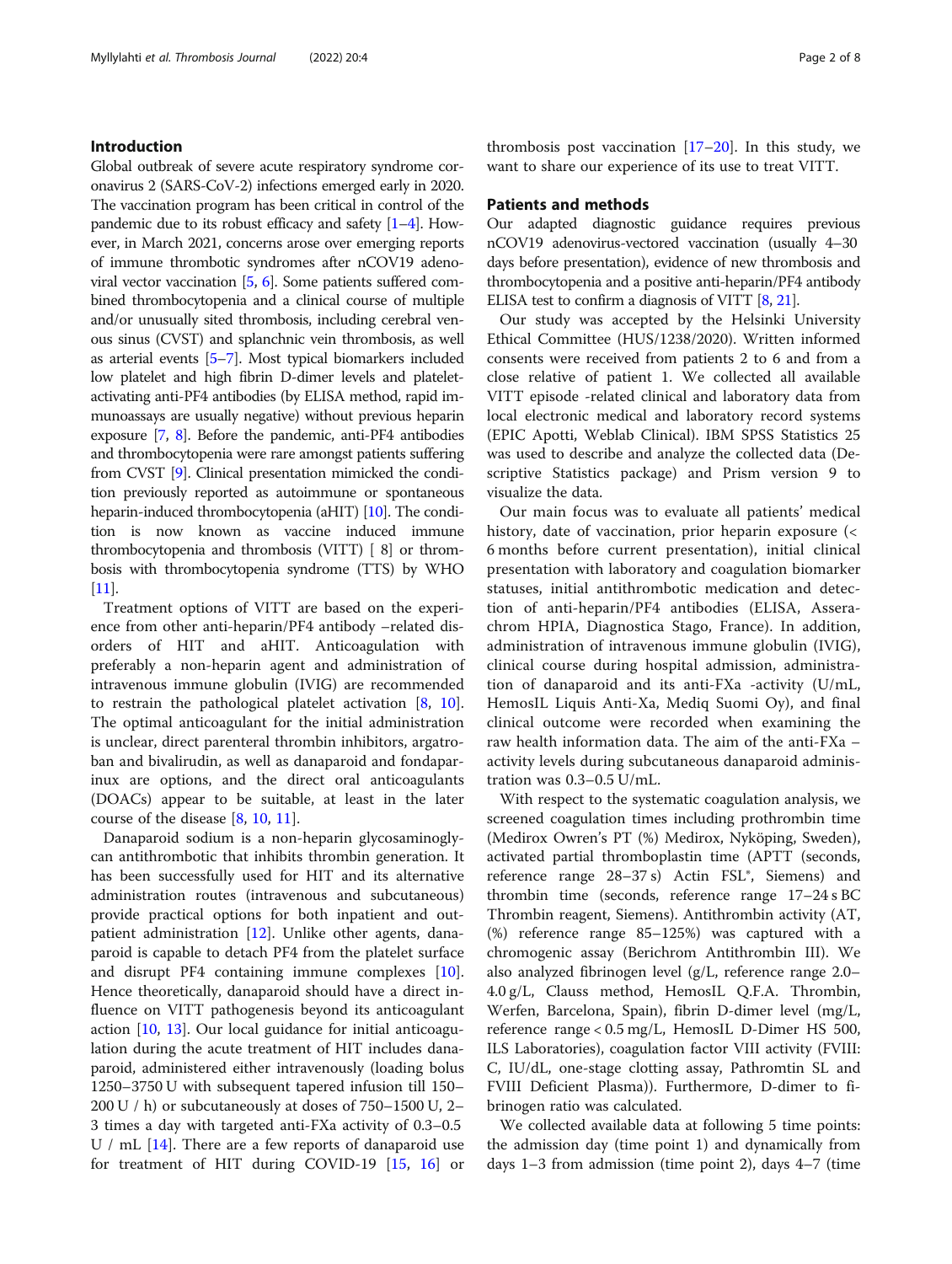point 3), days 8–14 (time point 4) and days 15–30 (time point 5). These time points were matched with the dynamics of platelet count and an acute phase reactant Creactive protein (CRP).

# Patient 1

A 40-year-old man with history of hypertension, obesity (145 Kg and BMI 40 Kg/m), type 2 diabetes, achalasia, and sleep apnea, was admitted to hospital 9 days after his first dose of ChAdOx1 with complaints of fever, arthralgia and chest pain. Thrombocytopenia  $(40\times~10^9/$ L), extreme fibrin turnover (D-dimer > 128 mg/L) and acute myocardial infarction (AMI) were identified. Contrast head computer tomography (CT) scan was diagnostic for CVST with extensive clot burden and secondary intracranial hemorrhage (ICH) due to increased venous pressure. After detection of anti-PF4 antibodies by ELISA, intravenous danaparoid (loading bolus of 1500 U with subsequent infusion of 250 to 330 U/h) was initiated and platelets, fresh frozen plasma and fibrinogen were supplemented because of continued bleeding. IVIG was administered and decompressive hemicraniectomy was performed. However, clinical course deteriorated, and the patient died two days after the admission.

# Patient 2

A 21-year-old woman with BMI of 30.3 Kg/m<sup>2</sup> (94.5 Kg) was in remission from acute lymphoblastic leukemia (ALL) after allogenic stem cell transplantation. Beyond that, she had type 1 diabetes and chronic pain issues. She was admitted to hospital 12 days after her first ChAdOx1 dose with recurrent headache, elevated D-dimer (12 mg/L) and new thrombocytopenia ( $54 \times 10^9$ /L). Head MRI scan revealed extensive CVST. On day 5 after admission anti-PF4 antibodies were positive by ELISA with previous negative rapid test. Anticoagulation was switched from tinzaparin to subcutaneous danaparoid (1250 U  $\times$  2, later 1250 U + 750 U) and IVIG 0.4 g/Kg/day for five consecutive days was administered. This cotreatment led to recovery and the patient could be discharged after 15 days of admission with self-injections of danaparoid. Two months later anticoagulation was switched to fondaparinux for another month by which time the patient had fully recovered and a control head MRI scan was negative for residual CVST.

# Patient 3

A 52-year-old man with BMI of 24 Kg/m<sup>2</sup> (77 Kg) with dyslipidemia, paroxysmal atrial fibrillation with low arrythmia burden (no prior anticoagulation) and aortic stenosis. 9 days after his first ChaAdOx1 dose he was admitted to hospital with headache and chest pain. AMI was diagnosed and percutaneous coronary intervention was performed. Thrombocytopenia  $(55 \times 10^9$ /L) and

strongly elevated D-dimer (101 mg/L) were found. After detection of anti-PF4 antibodies by ELISA, IVIG 1 g/Kg/ day for two consecutive days together with subcutaneous danaparoid (initially  $750 U \times 2$ , later  $1250 U \times 2$ ) were initiated. During the early phase of admission, portal vein and cephalic vein thrombosis were diagnosed. The clinical course gradually ameliorated, and the patient was discharged 18 days after admission with ambulatory self-injected danaparoid and peroral ticagrelol. Later the patient was switched to apixaban and is still taking ticagrelol. He fully recovered.

# Patient 4

A 60-year-old woman had asthma and reflux esophagitis, and a history of bilateral pulmonary embolism (PE) 5 years earlier. Her BMI was 29.8 Kg/m<sup>2</sup> (90 Kg). 19 days after her first ChAdOx1 dose she developed bilateral pulmonary emboli (PE) and a left tibial vein thrombosis. At this point, the platelet count was normal, and dalteparin anticoagulation was initiated. 41 days after vaccination she was re-admitted due to the onset of dizziness, headache, and nausea. CVST was excluded by contrast CT scan, but a new thrombocytopenia  $(54 \times 10^9$ /L) was detected. D-dimer was elevated (1.1 mg/L) and anti-PF4 antibodies were positive in ELISA. After danaparoid  $1500$  U  $\times$  2 sc was started the platelet count normalized and her clinical course improved without IVIG. The patient was discharged on day 7 after switching to oral dabigatran and indefinite anticoagulation was recommended because of the recurrent episode of PE. She fully recovered.

# Patient 5

A 68-year-old woman, with no significant medical history, complained, 16 days after the first ChAdOx1 dose, of recurrent headaches. Thrombocytopenia  $(65 \times 10^9/L)$ and markedly elevated D-dimer level (35 mg/L) were found. Head MRI scan showed an extended left side CVST, and she had also a small PE with minor symptoms. Danaparoid was initiated since anti-PF4 antibodies were positive by ELISA. IVIG was administered and the clinical course, platelet count and D-dimer level responded favorably. One week after admission, she was discharged with ambulatory subcutaneous self-injected fondaparinux. She made a full recovery, and later anticoagulation was switched to oral apixaban, the duration of which is still to be evaluated.

# Patient 6

A 42-year-old woman with sleep apnea and obesity (109 Kg with BMI 38  $Kg/m<sup>2</sup>$ ) was admitted to hospital 59 days after her first ChAdOx1 dose with recent symptoms of headache, common cold and myalgia. Initial laboratory evaluation identified thrombocytopenia  $(73 \times 10^9$ /L)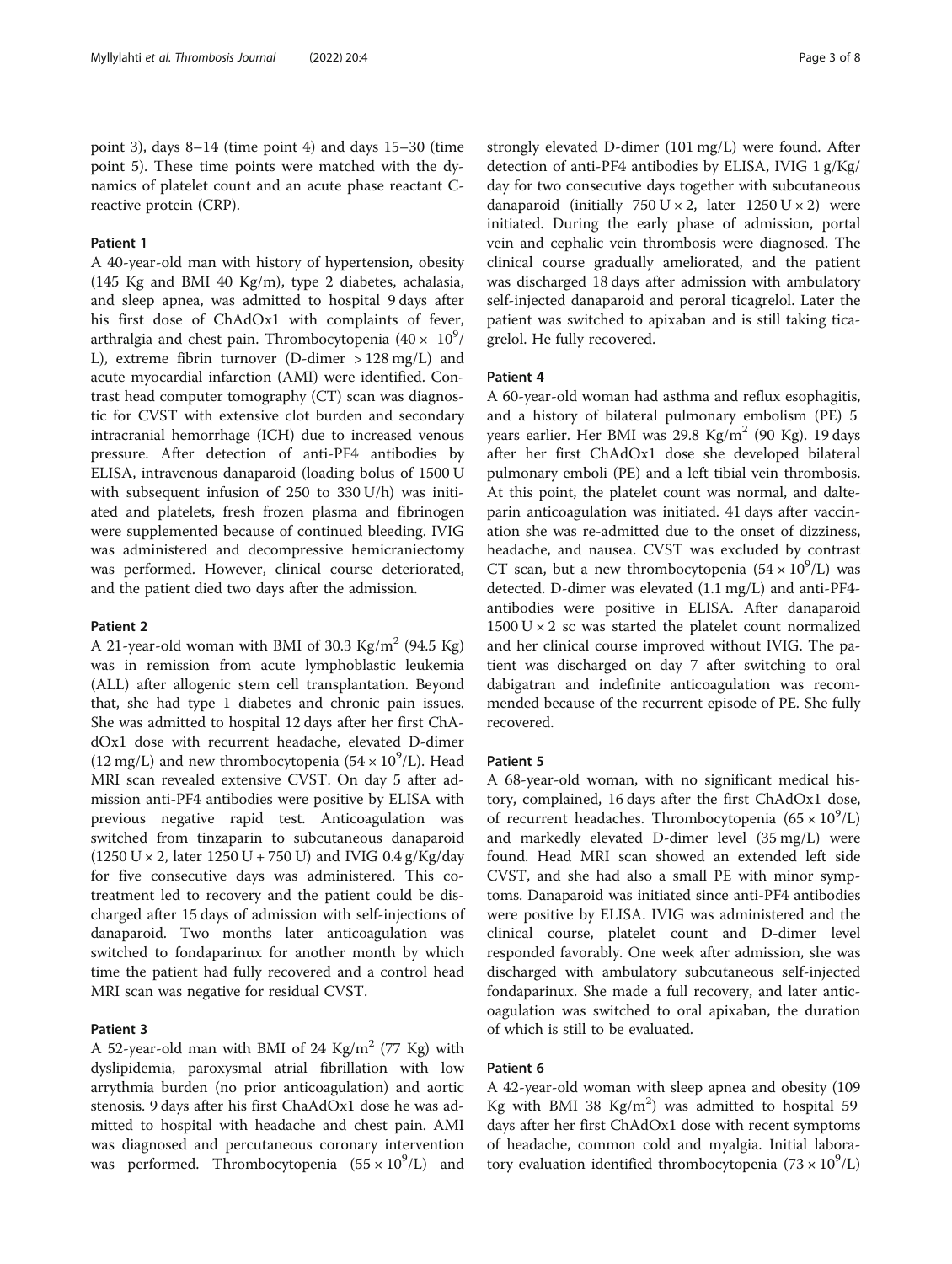| Patient                                                                        |     |           |           | 4   |     | 6         |
|--------------------------------------------------------------------------------|-----|-----------|-----------|-----|-----|-----------|
| Age                                                                            | 40  | 21        | 52        | 60  | 68  | 42        |
| Sex                                                                            | M   |           | M         |     |     |           |
| Admission - days after vaccination                                             | 9   | 12        | 9         | 41  | 16  | 59        |
| Prior exposure to a heparin                                                    | No  | <b>No</b> | <b>No</b> | Yes | No  | <b>No</b> |
| Hemoglobin (M134-167, F 117-155 g/L)                                           | 147 | 106       | 146       | 116 | N/A | N/A       |
| WBC Count ( $\times$ 10 <sup>9</sup> /L) (3.4–8.2 $\times$ 10 <sup>9</sup> /L) | 6.1 | 5.5       | 5.4       |     | N/A | N/A       |
| Neutrophilia or monocytosis                                                    | Yes | No.       | Yes       | Yes | N/A | N/A       |
| ALT (U/L) (< 50 U/L)                                                           | 127 | 12        | 55        | -55 | N/A | N/A       |

<span id="page-3-0"></span>Table 1 Baseline clinical characteristics and laboratory observations

(reference values), N/A = not available.

Nadir since admission to a distant hospital.

and high D dimer (20.4 mg/L). Bilateral PE was diagnosed by contrast CT scan, and she was commenced on enoxaparin. The platelet count remained low, thromboinflammatory activity persisted, and her clinical course did not improve. Head MRI scan revealed a left internal jugular vein thrombosis and abdominal contrast CT scan identified extended portal vein thrombosis. Anti-PF4 antibodies were negative by rapid immunoassay but due to technical reasons initial ELISA samples were unavailable. However, clinical suspicion of probable late onset VITT was raised hence IVIG (1 g/Kg for two consecutive days) together with subcutaneous danaparoid were initiated. The thrombocytopenia and thrombotic activity recovered and her clinical course gradually improved. After two weeks of danaparoid anticoagulation she was commenced on oral apixaban for 12 months, and made a full recovery.

# Results

# Clinical data

In Finland, the ChAdOx1 nCOV-19 (Vaxzevria®, Astra Zeneca) has been used for all adenoviral COVID-19

vaccinations. By the end of the May 2021, the number of first ChAdOx1 doses was 358,000, and 55,000 people had completed their vaccination program with the two ChAdOx1 doses [[22](#page-7-0)].

We diagnosed six VITT cases in Finland between mid-March and May 2021 after the first vaccination dose, and the use of this vaccine was discontinued in April 2021. According to international diagnostic criteria  $[8, 8]$  $[8, 8]$  $[8, 8]$ [23\]](#page-7-0), patients 1–3 and 5 were classified with definite and patients 4 and 6 with possible VITT, but we consider that all cases represent the spectrum of VITT disease. The mean age of our predominately female (4/6) patients was 47 years (range 21–68 years). The mean elapsed time from the first ChAdOx1 vaccination to the Emergency Department contact was 24 (range 9–59) days (Tables 1 and 2). Half of the patients had CVST (1, 2 and 3), but other sites of thrombosis were also verified (patients 1, 3, 4, 5 and 6). Arterial events were detected in two male patients, both cases being AMI; myocarditis as a differential diagnosis in patient 1. One patient had prior exposure to a heparin with her previous therapeutic dalteparin for a PE. The mean duration of

Table 2 VITT diagnosis, location of thrombosis, antithrombotic and IVIG therapy

| <b>Patient</b>                                        |                        | 2          | 3                                  | 4              | 5          | 6          |
|-------------------------------------------------------|------------------------|------------|------------------------------------|----------------|------------|------------|
| Cerebral venous sinus thrombosis                      | Yes                    | Yes        | <b>No</b>                          | No             | Yes        | No.        |
| Multiple thromboses                                   | Yes                    | <b>No</b>  | Yes                                | Yes            | Yes        | Yes        |
| Arterial thrombosis                                   | Yes                    | No         | Yes                                | <b>No</b>      | <b>No</b>  | <b>No</b>  |
| Anti-PF4 Ab ELISA positivity -Days after<br>admission |                        | 5          |                                    | $\mathbf 0$    |            | N/A        |
| Initial (1-2 doses) antithrombotic treatment          | enoxaparin,<br>aspirin | tinzaparin | enoxaparin, aspirin,<br>ticagrelol | danaparoid     | danaparoid | enoxaparin |
| <b>IVIG</b>                                           | Yes                    | Yes        | Yes                                | No             | Yes        | Yes        |
| Duration of hospital stay (days)                      |                        | 15         | 18                                 | $\overline{ }$ |            | 20         |
| Outcome                                               | Fatal                  | Recovery   | Recovery                           | Recovery       | Recovery   | Recovery   |

 $N/A = not available$ .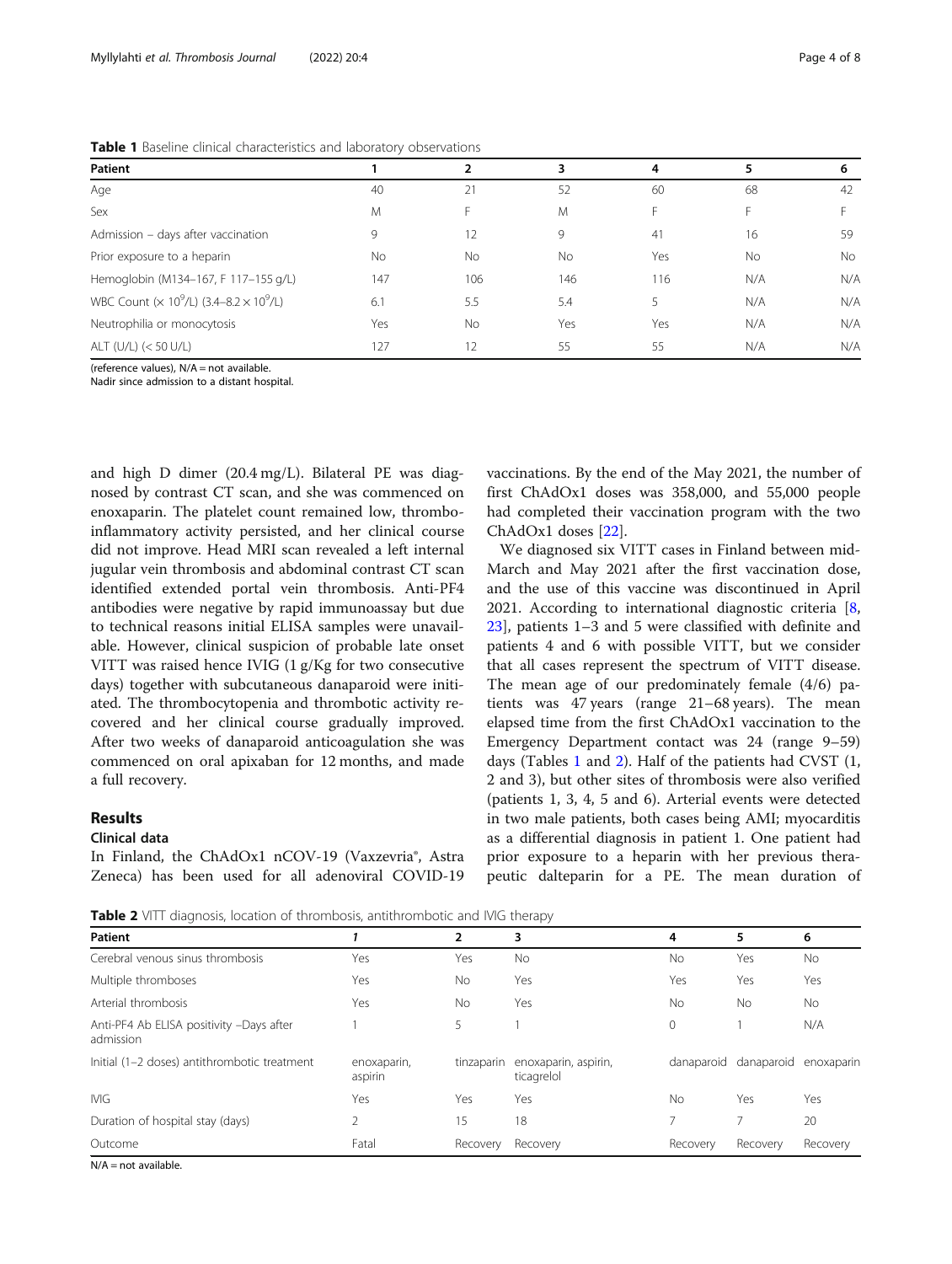

hospital admission was 10 days (range 2–18 days). Five of the six patients fully recovered but one had a fatal outcome (patient 1).

# Laboratory data

The average hemoglobin level was 129 g/L (range 106– 147 g/L) and all patients presented with moderate thrombocytopenia (mean count  $57 \times 10^9$ /L, range 40–  $73 \times 10^9$ /L, Fig. 1) 7-14 days after admission platelet counts had normalized to an average count of  $276 \times 10^9/$ L (range  $127-477 \times 10^9$ /L). Available results of general biomarkers did not identify significant liver or renal impairment. White blood cell counts were normal in all cases, but the differential analysis showed neutrophilia or monocytosis in three patients. Almost every patient presented with inflammation based on the CRP levels (mean 55 mg/L; range 5–139 mg/L, Fig. 2). By timepoint 4–7 days from hospitalization, inflammation already significantly attenuated (mean CRP 19 mg/L; range 4–50 mg/L), excluding patient 6 whose diagnosis of VITT was delayed in another hospital.

We did not detect abnormalities in coagulation times of PT, APTT, thrombin time or antithrombin levels during and after the admissions. FVIII activity was elevated





in all patients, peaking at 335 IU/dL in patient 3 at the time point 4. Similarly, compared with other reports of VITT coagulation abnormalities [[7,](#page-6-0) [8](#page-6-0)], D-dimer levels were elevated in every patient, and values exceeding 30 mg/l, in patients 1,3 and 5, are compatible with extensive fibrin turnover ((see Fig. 4a). Furthermore, low fibrinogen levels identified in two patients (Fig. 3). D-dimer to fibrinogen ratio was extreme in patients 1 and 3, suggesting markedly enhanced fibrin degradation (Fig. 4b).

# Treatment data

Five of the six patients were administered IVIG to reduce and prevent the further pathological platelet



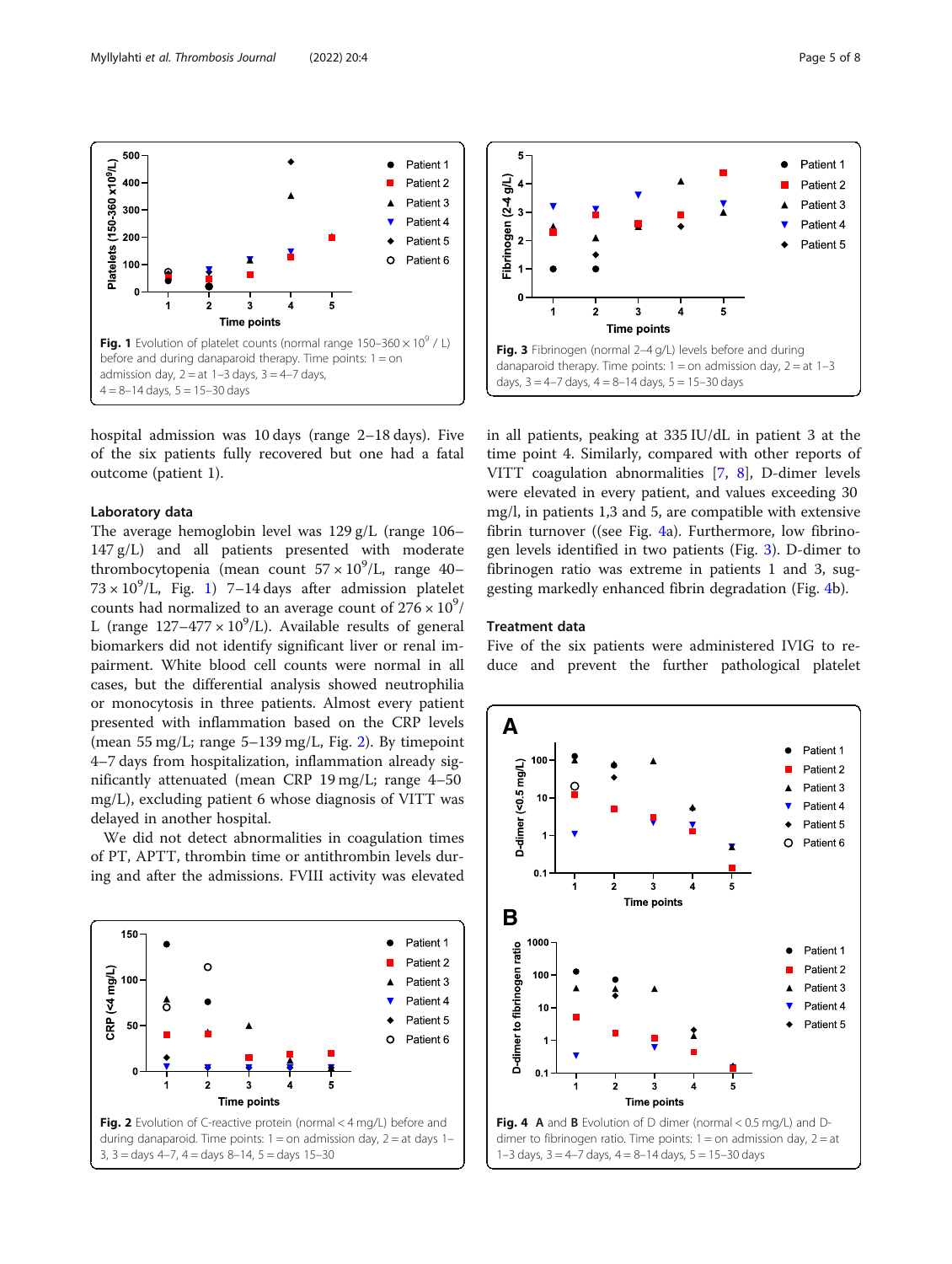Table 3 Course and outcome of danaparoid treatment

| <b>Patient</b>                               |       |          | 3         | 4         |          | 6              |
|----------------------------------------------|-------|----------|-----------|-----------|----------|----------------|
| Danaparoid initiation -Days after admission  |       | 6        |           | 0         |          | $\overline{4}$ |
| Route of administration                      | iv    | SC       | SC        | <b>SC</b> | SC       | SC             |
| Initial sc. daily dose (U)                   | No    | 2500     | 1500      | 3000      | N/A      | N/A            |
| Anti-FXa (U/mL) Median                       | 0.23  | 0.31     | 0.33      | 0.23      | N/A      | N/A            |
| D-Dimer after 4-7 days of danaparoid therapy | N/A   | .7       | 11.8      | .9        | 5.2      | N/A            |
| Bleeding events                              | Yes*  | No       | <b>No</b> | No        | No       | No             |
| Outcome                                      | Fatal | Recovery | Recovery  | Recovery  | Recovery | Recovery       |

 $* = ICH$ , N/A = not available

activation (Table [2](#page-3-0)). Danaparoid therapy and its follow up showed a favorable course (Table 3). Subcutaneous danaparoid was generally initiated at the early phase of the hospital admission with an average treatment duration of 20 days (range 1–60 days) with twice daily dosing. Average initial daily dose was 2333 U (range 1500– 3000 U). Median anti-FXa activity levels remained at the lower range of recommended scale, 0.3 U/mL (Fig. 5). D-dimer levels after one week of danaparoid treatment significantly declined compared with the initial phase, and the one-week mean levels were 5.2 mg/L (range 1.7–11.8 mg/L). One clinically significant bleeding episode was associated with VITT as the CVST of patient 1 was complicated with progressive secondary ICH, already present before danaparoid initiation.

# Discussion

Our Finnish VITT cohort seems to be aligned with the earlier reports with respect to: clinical presentation, coagulation biomarker status and clinical outcome. Our mortality rate is close to the rate recently reported for a large UK cohort [\[23](#page-7-0)] (17 vs 22%), and the only fatal outcome was the very first VITT case of the nation. At that time, an optimal treatment protocol, including upfront IVIG as the key to pathogenesis control, was only



developing. In patients with CVST-VITT, higher mortality rates (22–61%) are reported compared with VITT in general [[23](#page-7-0)–[26](#page-7-0)]. The potential of VITT for devastating outcomes calls for rapid recognition of cases. Since recognition of this new syndrome, several interim guidelines have been published to help frontline health workers and clinicians  $[8, 11, 21, 27]$  $[8, 11, 21, 27]$  $[8, 11, 21, 27]$  $[8, 11, 21, 27]$  $[8, 11, 21, 27]$  $[8, 11, 21, 27]$  $[8, 11, 21, 27]$  $[8, 11, 21, 27]$ . As a result improved identification of VITT and its management have led to a reduction in mortality [[28\]](#page-7-0).

Danaparoid, most frequently administered subcutaneously in our cohort, is a reasonable option for initial VITT anticoagulation supported by previously published guidance and experience from other anti-H/PF4 antibody – related disorders  $[8, 10-12]$  $[8, 10-12]$  $[8, 10-12]$  $[8, 10-12]$  $[8, 10-12]$  $[8, 10-12]$ . Due to its low overall negative charge density compared with heparin the ultra-large complexes with PF4 and the platelet activating antibodies will not form unlike in HIT. In addition, the absence of heparin-like domains explains its low propensity to cross-react with anti-PF4/heparin antibodies.

Our small study suggests that danaparoid administration and upfront IVIG were effective for VITT treatment since five of the six patients fully recovered without significant clinical sequelae. Subcutaneous administration is more practical to handle than continuous intravenous infusions, which direct thrombin inhibitor anticoagulants require. The effective subcutaneous treatment is easy to extend to the ambulatory mode, if needed. However, intravenous danaparoid, even at low infusion rates provides constant antithrombotic and anti-inflammatory activity levels compared with the peaks and troughs of intermittent subcutaneous injections and is the preferred option in severe cases. Our patients´ danaparoid was monitored with anti-FXa activities, which were in the lower level of the target therapeutic range. The only bleeding complication was progression of an ICH which had occurred before danaparoid treatment initiation. This patient's high intravenous infusion rate coupled with a loading bolus of danaparoid was probably too intensive. Intracranial bleeding during CVST has previously proved to be a significant risk factor for detrimental outcome [[29](#page-7-0)], also reported in the largest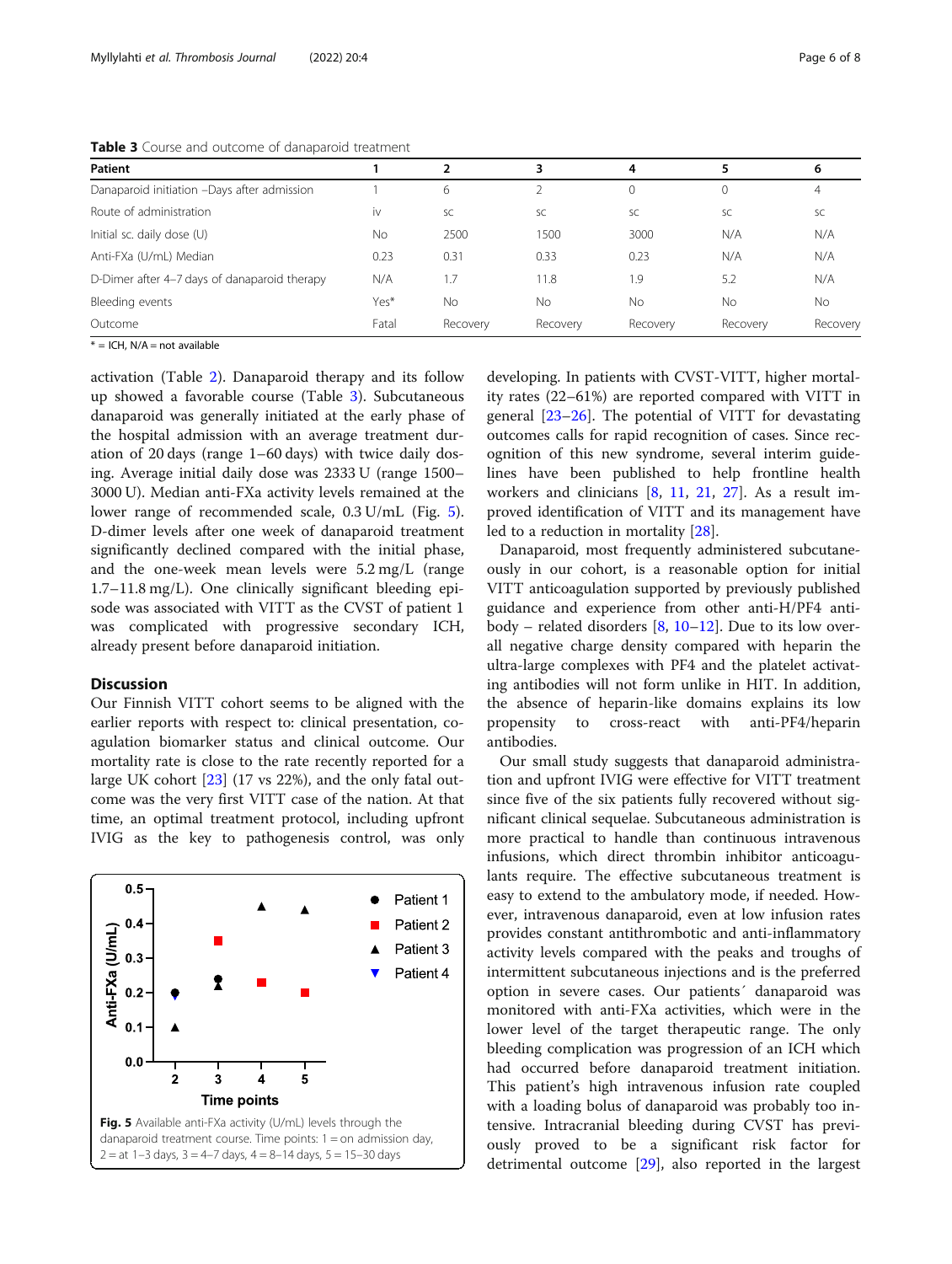<span id="page-6-0"></span>available VITT cohort [\[23\]](#page-7-0). Our results also compare favorably with previously reported use of danaparoid to treat VITT [[17](#page-7-0)–[20](#page-7-0)].

Our study has certain limitations. The sample size is only six patients and data are retrospective and observational with some missing data points (especially patients 5 and 6). Upon VITT diagnosis all patients received danaparoid so there is no comparison with other initial anticoagulant options. The availability of danaparoid is a national and tradition –based policy reserved for patients, who are intolerant or allergic to heparin.

We did not use direct oral anticoagulants (DOAC) early on, as multiple, and also arterial thrombi had to be managed. In addition, despite some favoring data [[30](#page-7-0), [31](#page-7-0)], there is scanty evidence concerning the safety and efficacy of DOACs in the management of these forms of thrombosis (i.e, CVST). Dabigatran has proven at least as good option as warfarin [\[31](#page-7-0)], which is not recommended in acute HIT due to its impairment of protein C and S [\[10,](#page-7-0) [32\]](#page-7-0).

To establish the optimal first-line anticoagulation of VITT and other PF4 antibody –related disorders, more research is needed, including prospective comparative studies and pathophysiological research [[33\]](#page-7-0). Even if the role of adenoviral vector nCOV19 vaccination has diminished in many countries, it is important to gain and publish knowledge of VITT for future occasions. Although we recognize the pathogenetic aspects of VITT, we do not understand who will get it, and the syndrome is not limited to adenovirus vector nCOV19 vaccine exposure only. Rare but potentially disastrous immune thrombotic anti-H/PF4 antibody related syndromes are also likely to occur in clinical scenarios that do not involve vaccination [6].

# Conclusions

Our clinical case series suggests that danaparoid may be a rational option for initial anticoagulation of VITT together with upfront IVIG. Danaparoid has pharmacodynamic advantages and seemed to be well tolerated by our patients.

# Acknowledgements

We appreciate the patients giving their permit to publish their data. The personnel of Coagulation Disorders Unit and HUSLAB at Helsinki University Hospital is thanked for their continuous commitment to manage coagulation abnormalities.

# Authors' contributions

All authors contributed to the study design and writing process. Authors 1 and 2 collected data from health records and visualized the data. The authors read and approved the final manuscript.

## Funding

Our study did not obtain any funding.

# Availability of data and materials

We are open for data sharing, please contact the corresponding author ([riitta.lassila@hus.fi\)](mailto:riitta.lassila@hus.fi) if needed.

# **Declarations**

Ethics approval and consent to participate Yes

# Consent for publication

Yes

# Competing interests

Harry Magnani was involved with the clinical development of danaparoid from 1980 to 2000 and in retirement has provided consultant services to various MAHs including the current license holder Aspen Pharma. All other authors declare no competing interests.

# Author details

<sup>1</sup> Division of Internal Medicine and Rehabilitation, Department of Internal Medicine, Helsinki University Hospital, Helsinki, Finland. <sup>2</sup>Helsinki University, Division of Anesthesiology, Department of Anesthesiology , Intensive Care and Pain Medicine, University of Helsinki and Helsinki University Hospital, Helsinki, Finland. <sup>3</sup>Clinical Research Institute HUCH, Helsinki, Finland.<br><sup>4</sup>Independent Clinical Consultant, Schoutstraat, 54 Oss. The Notberli <sup>4</sup>Independent Clinical Consultant, Schoutstraat, 54 Oss, The Netherlands. 5 Unit of Coagulation Disorders, Department of Hematology, Comprehensive Cancer Center, Helsinki University Hospital, and Research Program Unit in Systems Oncology, University of Helsinki, Haartmaninkatu 8, 00290 Helsinki, Finland. <sup>6</sup>Finnish Institute of Health and Welfare, Helsinki, Finland

# Received: 28 October 2021 Accepted: 23 December 2021 Published online: 04 February 2022

#### References

- Voysey M, Clemens SAC, Madhi SA, Weckx LY, Folegatti PM, Aley PK, et al. Oxford COVID Vaccine Trial Group. Safety and efficacy of the ChAdOx1 nCoV-19 vaccine (AZD1222) against SARS-CoV-2: an interim analysis of four randomised controlled trials in Brazil, South Africa, and the UK. Lancet. 2021; 397(10269):99–111. [https://doi.org/10.1016/S0140-6736\(20\)32661-1](https://doi.org/10.1016/S0140-6736(20)32661-1) Epub 2020 Dec 8. Erratum in: Lancet. 2021 Jan 9;397(10269):98. PMID: 33306989; PMCID: PMC7723445.
- 2. Sadoff J, Gray G, Vandebosch A, Cárdenas V, Shukarev G, Grinsztejn B, et al. ENSEMBLE Study Group. Safety and Efficacy of Single-Dose Ad26.COV2.S Vaccine against Covid-19. N Engl J Med. 2021;384(23):2187–201. [https://doi.](https://doi.org/10.1056/NEJMoa2101544) [org/10.1056/NEJMoa2101544](https://doi.org/10.1056/NEJMoa2101544) Epub 2021 Apr 21. PMID: 33882225; PMCID: PMC8220996.
- 3. Polack FP, Thomas SJ, Kitchin N, Absalon J, Gurtman A, Lockhart S, et al. C4591001 Clinical Trial Group. Safety and Efficacy of the BNT162b2 mRNA Covid-19 Vaccine. N Engl J Med. 2020;383(27):2603–15. [https://doi.org/10.1](https://doi.org/10.1056/NEJMoa2034577) [056/NEJMoa2034577](https://doi.org/10.1056/NEJMoa2034577) Epub 2020 Dec 10. PMID: 33301246; PMCID: PMC7745181.
- Baden LR, El Sahly HM, Essink B, Kotloff K, Frey S, Novak R, et al. COVE Study Group. Efficacy and Safety of the mRNA-1273 SARS-CoV-2 Vaccine. N Engl J Med. 2021;384(5):403–16. <https://doi.org/10.1056/NEJMoa2035389> Epub 2020 Dec 30. PMID: 33378609; PMCID: PMC7787219.
- 5. Schultz NH, Sørvoll IH, Michelsen AE, Munthe LA, Lund-Johansen F, Ahlen MT, et al. Thrombosis and Thrombocytopenia after ChAdOx1 nCoV-19 Vaccination. N Engl J Med. 2021;384(22):2124–30. [https://doi.](https://doi.org/10.1056/NEJMoa2104882) [org/10.1056/NEJMoa2104882](https://doi.org/10.1056/NEJMoa2104882) Epub 2021 Apr 9. PMID: 33835768; PMCID: PMC8112568.
- 6. Greinacher A, Thiele T, Warkentin TE, Weisser K, Kyrle PA, Eichinger S. Thrombotic Thrombocytopenia after ChAdOx1 nCov-19 Vaccination. N Engl J Med. 2021;384(22):2092–101. <https://doi.org/10.1056/NEJMoa2104840> Epub 2021 Apr 9. PMID: 33835769; PMCID: PMC8095372.
- 7. Scully M, Singh D, Lown R, Poles A, Solomon T, Levi M, et al. Pathologic Antibodies to Platelet Factor 4 after ChAdOx1 nCoV-19 Vaccination. N Engl J Med. 2021;384(23):2202–11. [https://doi.org/10.1056/NEJMoa2105385.](https://doi.org/10.1056/NEJMoa2105385)
- 8. Guidance from the Expert Haematology Panel (EHP) on Covid-19 Vaccineinduced Immune Thrombocytopenia and Thrombosis (VITT), [https://b-s-h.](https://b-s-h.org.uk/media/20075/guidance-version-22-20210903.pdf) [org.uk/media/20075/guidance-version-22-20210903.pdf](https://b-s-h.org.uk/media/20075/guidance-version-22-20210903.pdf)
- 9. Sánchez van Kammen M, Heldner MR, Brodard J, Scutelnic A, Silvis S, Schroeder V, et al. Frequency of Thrombocytopenia and Platelet Factor 4/ Heparin Antibodies in Patients With Cerebral Venous Sinus Thrombosis Prior to the COVID-19 Pandemic. JAMA. 2021;326(4):332–8. [https://doi.org/10.1](https://doi.org/10.1001/jama.2021.9889) [001/jama.2021.9889](https://doi.org/10.1001/jama.2021.9889) PMID: 34213527; PMCID: PMC8317004.